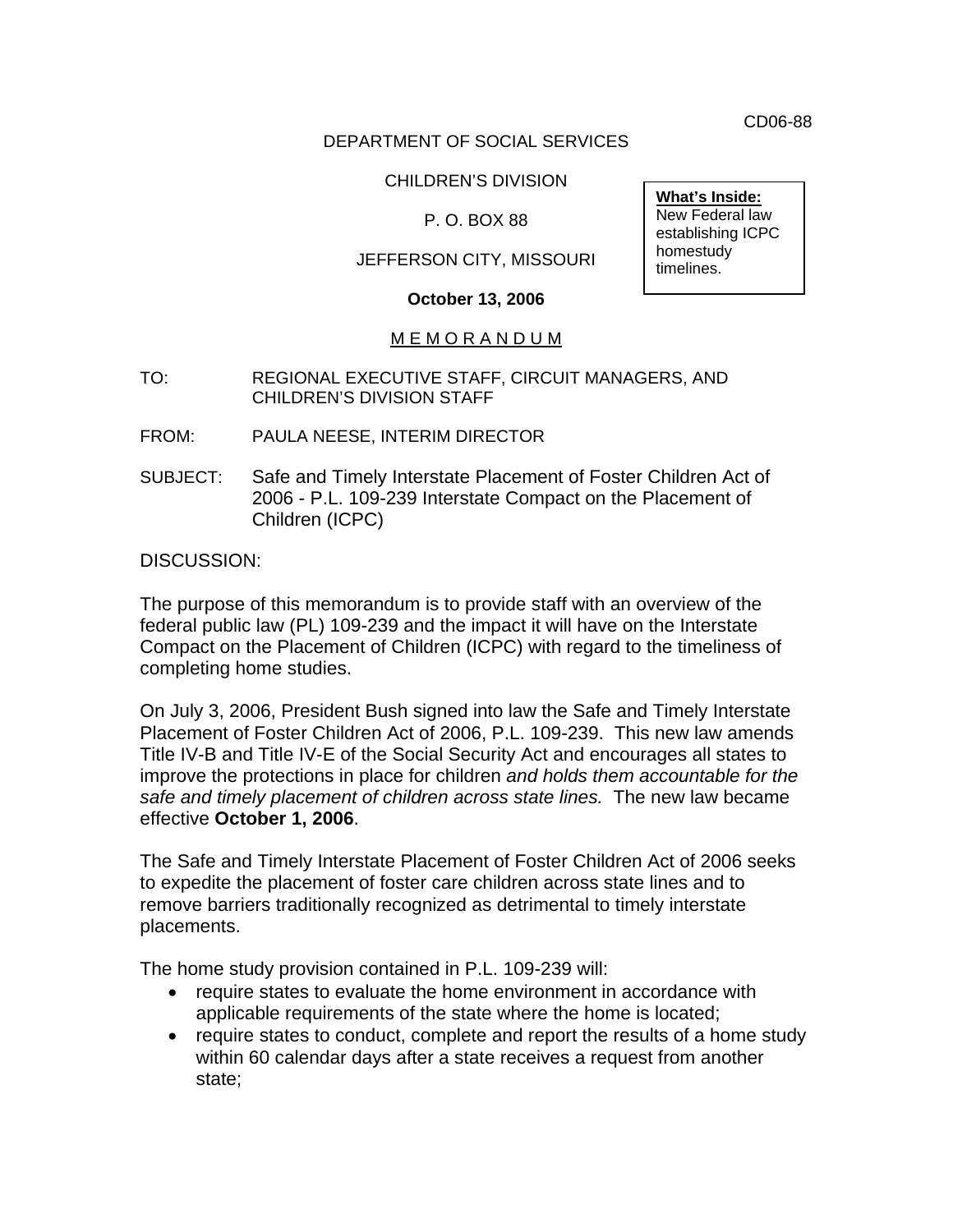- provide to states an additional 15 days to complete and report the results for home studies begun on or before 09/30/2008, if the delay is due to reasons beyond the receiving state's control (i.e. FBI fingerprint results); and
- not require the receiving state to have completed the parts of the home study that involve education/ training for prospective foster/ adoptive parents.

Our current policy is consistent with the new timeframes as it requires ICPC home studies be completed and returned to MO ICPC within 45 calendar days from the date the study is assigned at the local level for regular, non licensed or caregiver licensed relative homes, and parental homes. Current policy additionally requires 30 calendar days from the date of assignment at the local level for the completion of home studies for ICPC Regulation 7/ Priority referrals. A Regulation 7 or Priority referral is a request for placement of a child(ren) with a "parent, stepparent, grandparent, adult brother or sister, adult uncle or aunt".

A report to Congress from the Department of Health and Human Services is required under section 4(a) (2) of P.L. 109-239. The report, due one year after enactment, shall identify the following: (1) how often states need the 15-day extension to complete home studies; (2) why the extension was needed; (3) if the extension led to a resolution of the problem that prevented the home study from being done in 60 days; and (4) the actions taken by states and federal agencies to resolve the issues that led to a need for an extension.

At this time, federal regulations have yet to be developed to assist states in implementing this law. Once the regulations are published, additional information will be forthcoming.

## **NECESSARY ACTION:**

- 1. Review this memorandum with all Children's Division staff.
- 2. All questions should be cleared through normal supervisory channels and directed to:

### **PDS CONTACT:**

Monica Sekscinski or Mary C. Kliethermes (573) 751-2981

#### **DEPUTY DIRECTOR:**  James C. Harrison (573) 751-2502

# *CHILD WELFARE MANUAL* **REVISIONS:**

N/A